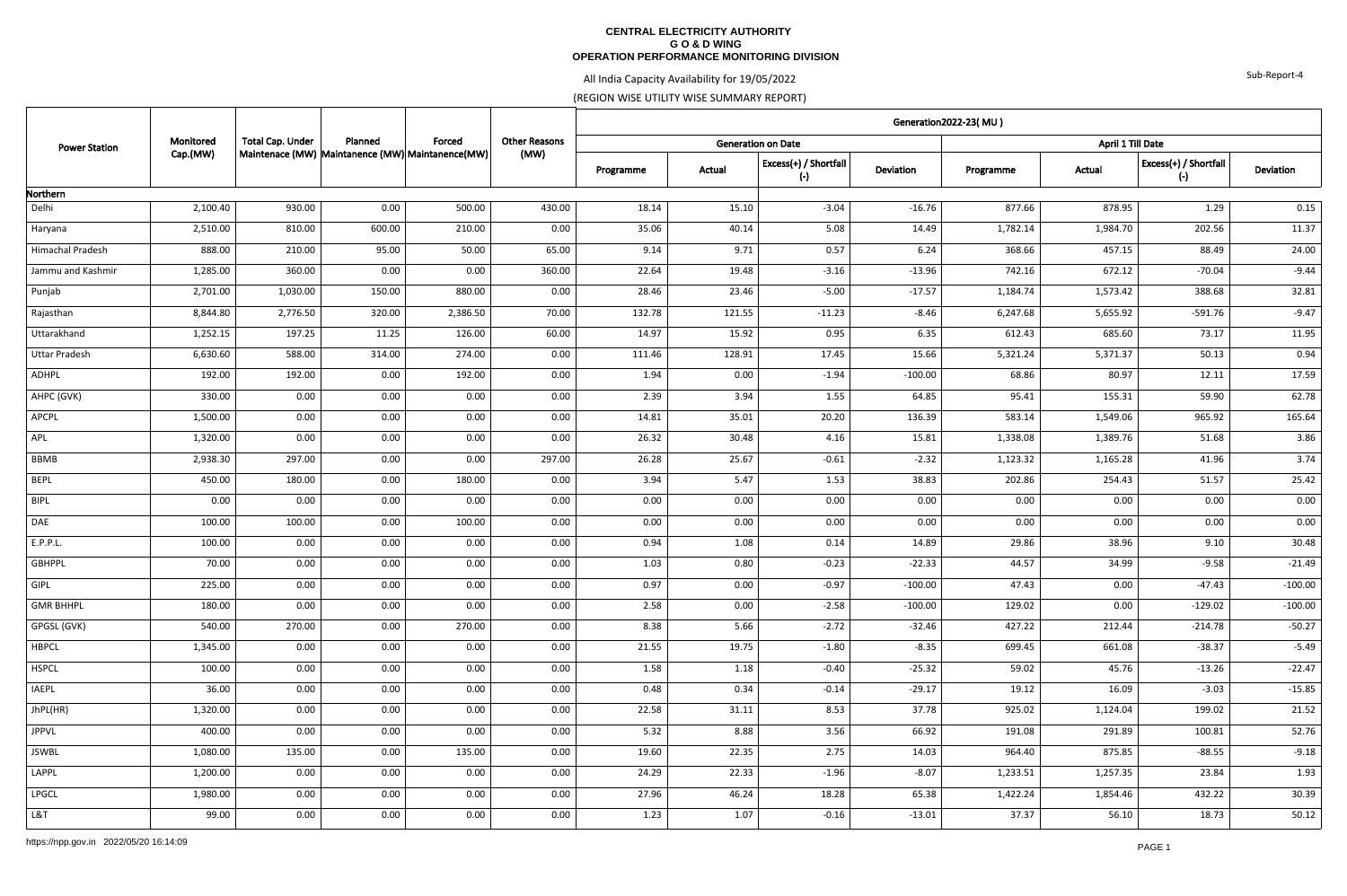| <b>Power Station</b> | Monitored<br>Cap.(MW) | <b>Total Cap. Under</b> | Planned  | Forced<br>Maintenace (MW) Maintanence (MW) Maintanence (MW) |                      | Generation2022-23(MU) |          |                                |                  |                   |           |                                    |                  |  |  |
|----------------------|-----------------------|-------------------------|----------|-------------------------------------------------------------|----------------------|-----------------------|----------|--------------------------------|------------------|-------------------|-----------|------------------------------------|------------------|--|--|
|                      |                       |                         |          |                                                             | <b>Other Reasons</b> |                       |          | <b>Generation on Date</b>      |                  | April 1 Till Date |           |                                    |                  |  |  |
|                      |                       |                         |          |                                                             | (MW)                 | Programme             | Actual   | Excess(+) / Shortfall<br>$(-)$ | <b>Deviation</b> | Programme         | Actual    | Excess(+) / Shortfall<br>$(\cdot)$ | <b>Deviation</b> |  |  |
| <b>MPCL</b>          | 86.00                 | 0.00                    | 0.00     | 0.00                                                        | 0.00                 | 0.84                  | 0.73     | $-0.11$                        | $-13.10$         | 33.96             | 34.22     | 0.26                               | 0.77             |  |  |
| <b>MUNPL</b>         | 1,320.00              | 660.00                  | 0.00     | 660.00                                                      | 0.00                 | 19.94                 | 14.65    | $-5.29$                        | $-26.53$         | 1,012.86          | 698.61    | $-314.25$                          | $-31.03$         |  |  |
| <b>NHPC</b>          | 4,484.20              | 337.00                  | 0.00     | 0.00                                                        | 337.00               | 74.24                 | 74.22    | $-0.02$                        | $-0.03$          | 3,246.56          | 3,355.49  | 108.93                             | 3.36             |  |  |
| <b>NLC</b>           | 250.00                | 125.00                  | 125.00   | 0.00                                                        | 0.00                 | 3.80                  | 2.96     | $-0.84$                        | $-22.11$         | 188.20            | 162.84    | $-25.36$                           | $-13.48$         |  |  |
| <b>NPCIL</b>         | 1,520.00              | 220.00                  | 220.00   | 0.00                                                        | 0.00                 | 25.56                 | 27.17    | 1.61                           | 6.30             | 1,204.14          | 1,383.01  | 178.87                             | 14.85            |  |  |
| <b>NPL</b>           | 1,400.00              | 0.00                    | 0.00     | 0.00                                                        | 0.00                 | 28.32                 | 33.50    | 5.18                           | 18.29            | 1,100.08          | 1,588.84  | 488.76                             | 44.43            |  |  |
| NTPC Ltd.            | 13,274.06             | 3,483.68                | 498.71   | 2,984.97                                                    | 0.00                 | 183.36                | 221.02   | 37.66                          | 20.54            | 8,980.40          | 10,950.54 | 1,970.14                           | 21.94            |  |  |
| <b>NTPGPL</b>        | 0.00                  | 0.00                    | 0.00     | 0.00                                                        | 0.00                 | 0.00                  | 0.00     | 0.00                           | 0.00             | 0.00              | 0.00      | 0.00                               | 0.00             |  |  |
| <b>NUPPL</b>         | 0.00                  | 0.00                    | 0.00     | 0.00                                                        | 0.00                 | 4.05                  | 0.00     | $-4.05$                        | $-100.00$        | 199.95            | 0.00      | $-199.95$                          | $-100.00$        |  |  |
| PPGCL (Jaypee)       | 1,980.00              | 660.00                  | 0.00     | 660.00                                                      | 0.00                 | 34.77                 | 31.04    | $-3.73$                        | $-10.73$         | 1,333.78          | 1,819.42  | 485.64                             | 36.41            |  |  |
| <b>RPSCL</b>         | 1,200.00              | 300.00                  | 0.00     | 300.00                                                      | 0.00                 | 18.70                 | 21.68    | 2.98                           | 15.94            | 952.30            | 1,051.49  | 99.19                              | 10.42            |  |  |
| SJVNL                | 1,912.02              | 750.00                  | 0.00     | 0.00                                                        | 750.00               | 22.61                 | 32.72    | 10.11                          | 44.71            | 750.59            | 1,169.84  | 419.25                             | 55.86            |  |  |
| SrEPL                | 225.00                | 0.00                    | 0.00     | 0.00                                                        | 0.00                 | 1.97                  | 0.00     | $-1.97$                        | $-100.00$        | 92.49             | 0.00      | $-92.49$                           | $-100.00$        |  |  |
| THDC                 | 1,400.00              | 0.00                    | 0.00     | 0.00                                                        | 0.00                 | 6.84                  | 12.19    | 5.35                           | 78.22            | 342.96            | 519.76    | 176.80                             | 51.55            |  |  |
| <b>TPDDL</b>         | 108.00                | 108.00                  | 0.00     | 0.00                                                        | 108.00               | 0.00                  | 0.00     | 0.00                           | 0.00             | 0.00              | 0.00      | 0.00                               | $0.00\,$         |  |  |
| <b>TSPL</b>          | 1,980.00              | 0.00                    | 0.00     | 0.00                                                        | 0.00                 | 34.77                 | 42.00    | 7.23                           | 20.79            | 1,371.98          | 1,417.64  | 45.66                              | 3.33             |  |  |
| <b>Total</b>         | 72,856.53             | 14,719.43               | 2,333.96 | 9,908.47                                                    | 2,477.00             | 1,046.59              | 1,149.51 | 102.92                         | 9.83             | 47,587.94         | 52,494.75 | 4,906.81                           | 10.31            |  |  |
| Western              |                       |                         |          |                                                             |                      |                       |          |                                |                  |                   |           |                                    |                  |  |  |
| Chhatisgarh          | 2,960.00              | 710.00                  | 210.00   | 500.00                                                      | 0.00                 | 55.32                 | 46.52    | $-8.80$                        | $-15.91$         | 2,780.08          | 2,723.85  | $-56.23$                           | $-2.02$          |  |  |
| Gujarat              | 9,577.82              | 2,818.82                | 0.00     | 1,237.00                                                    | 1,581.82             | 84.33                 | 97.25    | 12.92                          | 15.32            | 4,253.27          | 4,578.14  | 324.87                             | 7.64             |  |  |
| Madhya Pradesh       | 6,115.00              | 1,710.00                | 1,180.00 | 361.00                                                      | 169.00               | 89.51                 | 91.90    | 2.39                           | 2.67             | 4,583.69          | 4,237.13  | $-346.56$                          | $-7.56$          |  |  |
| Maharashtra          | 12,778.00             | 591.00                  | 0.00     | 483.00                                                      | 108.00               | 190.92                | 203.88   | 12.96                          | 6.79             | 9,804.48          | 9,557.12  | $-247.36$                          | $-2.52$          |  |  |
| ACB                  | 325.00                | 160.00                  | 0.00     | 135.00                                                      | 25.00                | 6.41                  | 3.65     | $-2.76$                        | $-43.06$         | 221.19            | 245.60    | 24.41                              | 11.04            |  |  |
| ACPL                 | 0.00                  | 0.00                    | 0.00     | 0.00                                                        | 0.00                 | 0.00                  | 0.00     | 0.00                           | 0.00             | 0.00              | 0.00      | 0.00                               | $0.00\,$         |  |  |
| AEML                 | 500.00                | 0.00                    | 0.00     | 0.00                                                        | 0.00                 | 11.58                 | 11.61    | 0.03                           | 0.26             | 538.78            | 563.77    | 24.99                              | 4.64             |  |  |
| AMNEPL               | 246.00                | 246.00                  | 0.00     | 0.00                                                        | 246.00               | 0.00                  | 0.00     | 0.00                           | 0.00             | 0.00              | 0.00      | 0.00                               | 0.00             |  |  |
| APL                  | 7,920.00              | 3,960.00                | 0.00     | $\overline{3,630.00}$                                       | 330.00               | 135.12                | 89.53    | $-45.59$                       | $-33.74$         | 6,705.28          | 5,703.02  | $-1,002.26$                        | $-14.95$         |  |  |
| <b>BALCO</b>         | 600.00                | 300.00                  | 0.00     | 300.00                                                      | 0.00                 | 9.51                  | 6.37     | $-3.14$                        | $-33.02$         | 484.69            | 454.95    | $-29.74$                           | $-6.14$          |  |  |
| <b>BLAPPL</b>        | 90.00                 | 90.00                   | 0.00     | 90.00                                                       | 0.00                 | 1.80                  | 0.00     | $-1.80$                        | $-100.00$        | 90.20             | 34.14     | $-56.06$                           | $-62.15$         |  |  |
| CGPL                 | 4,000.00              | 800.00                  | 0.00     | 800.00                                                      | $0.00\,$             | 34.80                 | 52.35    | 17.55                          | 50.43            | 1,788.20          | 2,477.70  | 689.50                             | 38.56            |  |  |
| <b>CLPINDIA</b>      | 655.00                | 655.00                  | 0.00     | 0.00                                                        | 655.00               | 0.00                  | 0.00     | 0.00                           | 0.00             | 0.00              | 0.00      | 0.00                               | 0.00             |  |  |
| <b>DBPCL</b>         | 1,200.00              | 0.00                    | 0.00     | 0.00                                                        | 0.00                 | 23.04                 | 28.71    | 5.67                           | 24.61            | 1,170.76          | 1,315.18  | 144.42                             | 12.34            |  |  |
| DIL                  | 600.00                | 0.00                    | 0.00     | 0.00                                                        | 0.00                 | 6.39                  | 11.08    | 4.69                           | 73.40            | 308.41            | 605.73    | 297.32                             | 96.40            |  |  |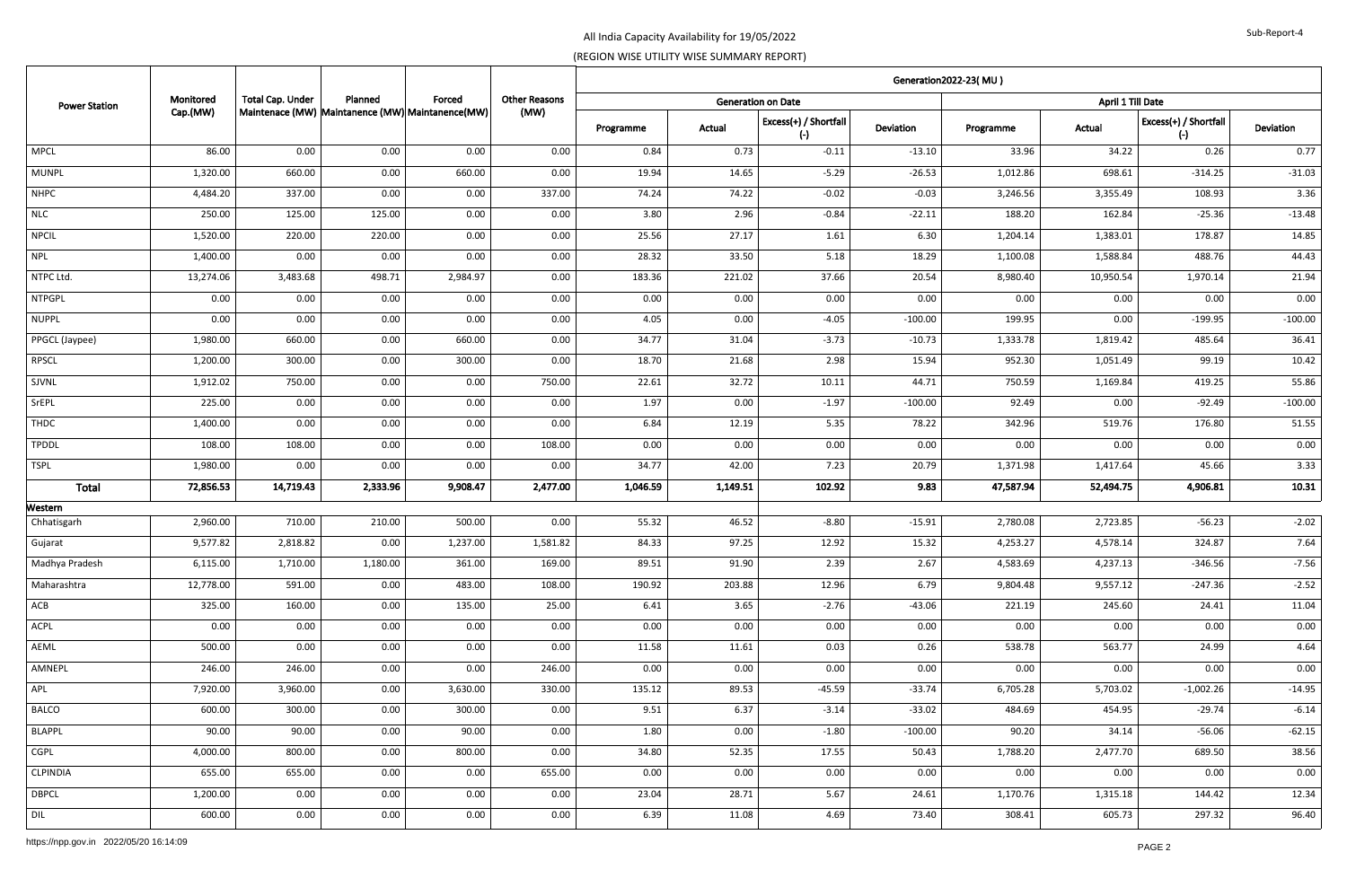| <b>Power Station</b>                   | Monitored |                  | Planned | Forced<br>Maintenace (MW) Maintanence (MW) Maintanence (MW) |                      | Generation2022-23(MU) |        |                                    |           |           |                   |                                |                  |  |  |  |
|----------------------------------------|-----------|------------------|---------|-------------------------------------------------------------|----------------------|-----------------------|--------|------------------------------------|-----------|-----------|-------------------|--------------------------------|------------------|--|--|--|
|                                        |           | Total Cap. Under |         |                                                             | <b>Other Reasons</b> |                       |        | <b>Generation on Date</b>          |           |           | April 1 Till Date |                                |                  |  |  |  |
|                                        | Cap.(MW)  |                  |         |                                                             | (MW)                 | Programme             | Actual | Excess(+) / Shortfall<br>$(\cdot)$ | Deviation | Programme | Actual            | Excess(+) / Shortfall<br>$(-)$ | <b>Deviation</b> |  |  |  |
| <b>DLHP</b>                            | 34.00     | 0.00             | 0.00    | 0.00                                                        | 0.00                 | 0.23                  | 0.17   | $-0.06$                            | $-26.09$  | 10.37     | 7.68              | $-2.69$                        | $-25.94$         |  |  |  |
| EPGL                                   | 1,200.00  | 1,200.00         | 0.00    | 1,200.00                                                    | 0.00                 | 13.36                 | 0.00   | $-13.36$                           | $-100.00$ | 685.84    | 0.00              | $-685.84$                      | $-100.00$        |  |  |  |
| ESSAR                                  | 515.00    | 515.00           | 0.00    | 0.00                                                        | 515.00               | 0.00                  | 0.00   | 0.00                               | 0.00      | 0.00      | 0.00              | 0.00                           | $0.00\,$         |  |  |  |
| ESSARPMPL                              | 1,200.00  | 0.00             | 0.00    | 0.00                                                        | 0.00                 | 18.52                 | 23.38  | 4.86                               | 26.24     | 941.88    | 833.36            | $-108.52$                      | $-11.52$         |  |  |  |
| <b>GCEL</b>                            | 1,370.00  | 685.00           | 0.00    | 685.00                                                      | 0.00                 | 23.54                 | 21.87  | $-1.67$                            | $-7.09$   | 1,197.26  | 1,054.49          | $-142.77$                      | $-11.92$         |  |  |  |
| <b>GEPL</b>                            | 120.00    | 120.00           | 0.00    | 0.00                                                        | 120.00               | 0.00                  | 0.00   | 0.00                               | 0.00      | 0.00      | 0.00              | 0.00                           | $0.00\,$         |  |  |  |
| <b>GIPCL</b>                           | 660.00    | 285.00           | 0.00    | 285.00                                                      | 0.00                 | 6.48                  | 7.42   | 0.94                               | 14.51     | 391.12    | 409.94            | 18.82                          | 4.81             |  |  |  |
| <b>GMR ENERG</b>                       | 600.00    | 0.00             | 0.00    | 0.00                                                        | 0.00                 | 11.94                 | 14.41  | 2.47                               | 20.69     | 606.86    | 647.19            | 40.33                          | 6.65             |  |  |  |
| <b>IEPL</b>                            | 270.00    | 270.00           | 0.00    | 0.00                                                        | 270.00               | 0.26                  | 0.00   | $-0.26$                            | $-100.00$ | 13.94     | 0.00              | $-13.94$                       | $-100.00$        |  |  |  |
| <b>JHAPL</b>                           | 600.00    | 0.00             | 0.00    | 0.00                                                        | 0.00                 | 12.19                 | 11.05  | $-1.14$                            | $-9.35$   | 619.61    | 575.69            | $-43.92$                       | $-7.09$          |  |  |  |
| <b>JPL</b>                             | 3,400.00  | 1,100.00         | 0.00    | 850.00                                                      | 250.00               | 41.88                 | 48.38  | 6.50                               | 15.52     | 1,936.77  | 2,432.16          | 495.39                         | 25.58            |  |  |  |
| <b>JPPVL</b>                           | 1,820.00  | 0.00             | 0.00    | 0.00                                                        | 0.00                 | 36.48                 | 42.79  | 6.31                               | 17.30     | 1,853.12  | 1,829.36          | $-23.76$                       | $-1.28$          |  |  |  |
| <b>JSWEL</b>                           | 300.00    | 300.00           | 0.00    | 300.00                                                      | 0.00                 | 4.65                  | 0.00   | $-4.65$                            | $-100.00$ | 239.35    | 0.00              | $-239.35$                      | $-100.00$        |  |  |  |
| LANCO                                  | 600.00    | 0.00             | 0.00    | 0.00                                                        | 0.00                 | 13.84                 | 8.08   | $-5.76$                            | $-41.62$  | 669.96    | 379.46            | $-290.50$                      | $-43.36$         |  |  |  |
| LVTPL                                  | 0.00      | 0.00             | 0.00    | 0.00                                                        | 0.00                 | 0.00                  | 0.00   | 0.00                               | 0.00      | 0.00      | 0.00              | 0.00                           | 0.00             |  |  |  |
| <b>MBPMPL</b>                          | 1,200.00  | 0.00             | 0.00    | 0.00                                                        | 0.00                 | 22.81                 | 22.52  | $-0.29$                            | $-1.27$   | 1,159.39  | 1,222.47          | 63.08                          | 5.44             |  |  |  |
| <b>MCCPL</b>                           | 300.00    | 0.00             | 0.00    | 0.00                                                        | 0.00                 | 6.16                  | 2.86   | $-3.30$                            | $-53.57$  | 313.04    | 293.36            | $-19.68$                       | $-6.29$          |  |  |  |
| NHDC                                   | 1,520.00  | 190.00           | 190.00  | 0.00                                                        | 0.00                 | 6.19                  | 8.54   | 2.35                               | 37.96     | 284.61    | 347.09            | 62.48                          | 21.95            |  |  |  |
| <b>NPCIL</b>                           | 1,840.00  | 320.00           | 320.00  | 0.00                                                        | 0.00                 | 41.51                 | 35.36  | $-6.15$                            | $-14.82$  | 2,033.69  | 1,797.92          | $-235.77$                      | $-11.59$         |  |  |  |
| <b>NSPCL</b>                           | 500.00    | 0.00             | 0.00    | 0.00                                                        | 0.00                 | 10.41                 | 11.78  | 1.37                               | 13.16     | 516.79    | 561.13            | 44.34                          | 8.58             |  |  |  |
| NTPC Ltd.                              | 19,813.59 | 3,117.19         | 870.00  | 2,102.89                                                    | 144.30               | 347.04                | 385.65 | 38.61                              | 11.13     | 16,748.91 | 17,379.33         | 630.42                         | 3.76             |  |  |  |
| PGPL                                   | 388.00    | 388.00           | 0.00    | 0.00                                                        | 388.00               | 0.00                  | 0.00   | 0.00                               | 0.00      | 0.00      | 0.00              | 0.00                           | $0.00\,$         |  |  |  |
| RATTANINDIA                            | 1,350.00  | 540.00           | 0.00    | 540.00                                                      | 0.00                 | 24.35                 | 19.26  | $-5.09$                            | $-20.90$  | 1,127.65  | 1,432.68          | 305.03                         | 27.05            |  |  |  |
| REGL                                   | 600.00    | 0.00             | 0.00    | 0.00                                                        | 0.00                 | 10.81                 | 8.04   | $-2.77$                            | $-25.62$  | 549.39    | 569.16            | 19.77                          | 3.60             |  |  |  |
| RELIANCE                               | 48.00     | 48.00            | 0.00    | 0.00                                                        | 48.00                | 0.00                  | 0.00   | 0.00                               | 0.00      | 0.00      | 0.00              | 0.00                           | 0.00             |  |  |  |
| RGPPL                                  | 1,967.08  | 1,279.00         | 0.00    | 0.00                                                        | 1,279.00             | 5.54                  | 6.46   | 0.92                               | 16.61     | 316.26    | 449.31            | 133.05                         | 42.07            |  |  |  |
| RKMPPL                                 | 1,440.00  | 360.00           | 0.00    | 360.00                                                      | 0.00                 | 19.34                 | 25.31  | 5.97                               | 30.87     | 986.46    | 1,228.60          | 242.14                         | 24.55            |  |  |  |
| SCPL                                   | 100.00    | 0.00             | 0.00    | 0.00                                                        | 0.00                 | 2.00                  | 2.29   | 0.29                               | 14.50     | 100.00    | 106.80            | 6.80                           | 6.80             |  |  |  |
| SKS                                    | 600.00    | 600.00           | 0.00    | 600.00                                                      | 0.00                 | 7.65                  | 0.00   | $-7.65$                            | $-100.00$ | 389.35    | 0.00              | $-389.35$                      | $-100.00$        |  |  |  |
| SMHPCL                                 | 0.00      | 0.00             | 0.00    | 0.00                                                        | 0.00                 |                       | 0.00   |                                    |           | 0.00      | 0.00              | 0.00                           | 0.00             |  |  |  |
| SPL                                    | 3,960.00  | 660.00           | 0.00    | 660.00                                                      | 0.00                 | 93.04                 | 94.00  | 0.96                               | 1.03      | 4,336.61  | 4,585.08          | 248.47                         | 5.73             |  |  |  |
| SPPL                                   | 150.00    | 150.00           | 0.00    | 0.00                                                        | 150.00               | 0.00                  | 0.00   | 0.00                               | 0.00      | 0.00      | 0.00              | 0.00                           | 0.00             |  |  |  |
| <b>STPL</b>                            | 1,350.00  | 1,350.00         | 0.00    | 0.00                                                        | 1,350.00             | 0.00                  | 0.00   | 0.00                               | 0.00      | 0.00      | 0.00              | 0.00                           | 0.00             |  |  |  |
| https://npp.gov.in 2022/05/20 16:14:09 |           |                  |         |                                                             |                      |                       |        |                                    |           |           |                   | PAGE 3                         |                  |  |  |  |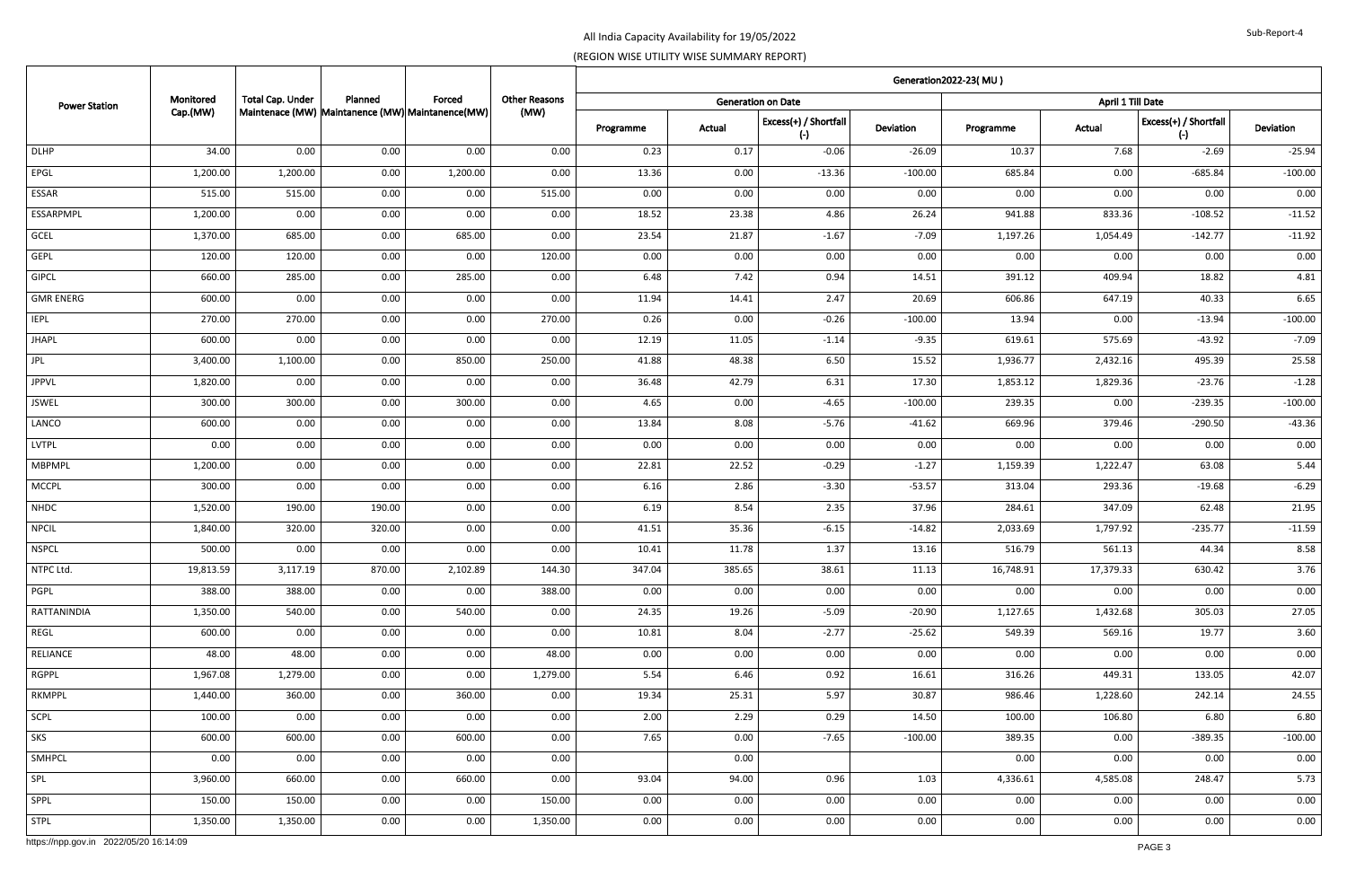|                      |            |                         |                                                   |           |                      | Generation2022-23(MU) |          |                                |           |           |                   |                                |                  |  |  |
|----------------------|------------|-------------------------|---------------------------------------------------|-----------|----------------------|-----------------------|----------|--------------------------------|-----------|-----------|-------------------|--------------------------------|------------------|--|--|
| <b>Power Station</b> | Monitored  | <b>Total Cap. Under</b> | Planned                                           | Forced    | <b>Other Reasons</b> |                       |          | <b>Generation on Date</b>      |           |           | April 1 Till Date |                                |                  |  |  |
|                      | Cap.(MW)   |                         | Maintenace (MW) Maintanence (MW) Maintanence (MW) |           | (MW)                 | Programme             | Actual   | Excess(+) / Shortfall<br>$(-)$ | Deviation | Programme | Actual            | Excess(+) / Shortfall<br>$(-)$ | <b>Deviation</b> |  |  |
| <b>SVPPL</b>         | 63.00      | 63.00                   | 0.00                                              | 0.00      | 63.00                | 0.00                  | 0.00     | 0.00                           | 0.00      | 0.00      | 0.00              | 0.00                           | 0.00             |  |  |
| TATA MAH.            | 447.00     | 49.00                   | 0.00                                              | 49.00     | 0.00                 | 4.13                  | 7.47     | 3.34                           | 80.87     | 204.47    | 210.56            | 6.09                           | 2.98             |  |  |
| <b>TATA PCL</b>      | 930.00     | 180.00                  | 0.00                                              | 0.00      | 180.00               | 14.94                 | 16.38    | 1.44                           | 9.64      | 758.86    | 900.50            | 141.64                         | 18.66            |  |  |
| TOR. POW. (SUGEN)    | 1,147.50   | 382.50                  | 0.00                                              | 382.50    | 0.00                 | 13.35                 | 9.04     | $-4.31$                        | $-32.28$  | 652.65    | 326.19            | $-326.46$                      | $-50.02$         |  |  |
| TOR. POW. (UNOSUGEN) | 1,944.50   | 1,582.50                | 0.00                                              | 382.50    | 1,200.00             | 13.29                 | 8.67     | $-4.62$                        | $-34.76$  | 646.51    | 436.69            | $-209.82$                      | $-32.45$         |  |  |
| <b>TRNE</b>          | 600.00     | 300.00                  | 0.00                                              | 300.00    | 0.00                 | 8.97                  | 5.81     | $-3.16$                        | $-35.23$  | 455.43    | 83.56             | $-371.87$                      | $-81.65$         |  |  |
| <b>VESPL</b>         | 35.00      | 35.00                   | 0.00                                              | 0.00      | 35.00                | 0.00                  | 0.00     | 0.00                           | 0.00      | 0.00      | 0.00              | 0.00                           | 0.00             |  |  |
| <b>VIP</b>           | 600.00     | 600.00                  | 0.00                                              | 0.00      | 600.00               | 0.00                  | 0.00     | 0.00                           | 0.00      | 0.00      | 0.00              | 0.00                           | 0.00             |  |  |
| <b>VVL</b>           | 135.00     | 135.00                  | 0.00                                              | 0.00      | 135.00               | 0.00                  | 0.00     | 0.00                           | 0.00      | 0.00      | 0.00              | 0.00                           | 0.00             |  |  |
| <b>WPCL</b>          | 2,340.00   | 270.00                  | 0.00                                              | 135.00    | 135.00               | 37.81                 | 37.32    | $-0.49$                        | $-1.30$   | 1,917.39  | 2,049.00          | 131.61                         | 6.86             |  |  |
| <b>Total</b>         | 105,624.49 | 29,115.01               | 2,770.00                                          | 16,367.89 | 9,977.12             | 1,521.44              | 1,527.16 | 5.72                           | 0.38      | 75,392.57 | 74,645.09         | $-747.48$                      | $-0.99$          |  |  |
| Southern             |            |                         |                                                   |           |                      |                       |          |                                |           |           |                   |                                |                  |  |  |
| Andhra Pradesh       | 6,855.40   | 525.60                  | 0.00                                              | 420.00    | 105.60               | 115.90                | 87.56    | $-28.34$                       | $-24.45$  | 5,963.10  | 4,375.50          | $-1,587.60$                    | $-26.62$         |  |  |
| Karnataka            | 8,709.20   | 1,720.50                | 346.50                                            | 700.00    | 674.00               | 118.09                | 97.76    | $-20.33$                       | $-17.22$  | 6,089.71  | 5,321.15          | $-768.56$                      | $-12.62$         |  |  |
| Kerala               | 2,016.46   | 296.00                  | 110.00                                            | 150.00    | 36.00                | 22.76                 | 23.61    | 0.85                           | 3.73      | 1,132.44  | 1,127.46          | $-4.98$                        | $-0.44$          |  |  |
| Puducherry           | 32.50      | 0.00                    | 0.00                                              | 0.00      | 0.00                 | 0.65                  | 0.70     | 0.05                           | 7.69      | 31.35     | 30.81             | $-0.54$                        | $-1.72$          |  |  |
| Tamil Nadu           | 7,012.28   | 1,347.23                | 362.00                                            | 88.23     | 897.00               | 101.82                | 82.50    | $-19.32$                       | $-18.97$  | 5,080.58  | 3,638.00          | $-1,442.58$                    | $-28.39$         |  |  |
| Telangana            | 7,648.10   | 1,960.80                | 100.80                                            | 1,020.00  | 840.00               | 110.08                | 108.52   | $-1.56$                        | $-1.42$   | 5,475.52  | 5,128.29          | $-347.23$                      | $-6.34$          |  |  |
| <b>ABAN POWR</b>     | 119.80     | 119.80                  | 0.00                                              | 119.80    | 0.00                 | 1.23                  | 0.00     | $-1.23$                        | $-100.00$ | 60.37     | 16.14             | $-44.23$                       | $-73.26$         |  |  |
| <b>APGPCL</b>        | 272.00     | 67.00                   | 0.00                                              | 34.00     | 33.00                | 2.29                  | 1.89     | $-0.40$                        | $-17.47$  | 111.51    | 122.12            | 10.61                          | 9.51             |  |  |
| BELLARY              | 25.20      | 0.00                    | 0.00                                              | 0.00      | 0.00                 | 0.00                  | 0.00     | 0.00                           | 0.00      | 0.00      | 0.00              | 0.00                           | 0.00             |  |  |
| BSES AP              | 220.00     | 220.00                  | 0.00                                              | 0.00      | 220.00               | 0.00                  | 0.00     | 0.00                           | 0.00      | 0.00      | 0.00              | 0.00                           | 0.00             |  |  |
| BSES(C)              | 174.00     | 174.00                  | 0.00                                              | 0.00      | 174.00               | 0.00                  | 0.00     | 0.00                           | 0.00      | 0.00      | 0.00              | 0.00                           | 0.00             |  |  |
| <b>CEPL</b>          | 1,200.00   | 1,200.00                | 0.00                                              | 1,200.00  | 0.00                 | 8.90                  | 0.00     | $-8.90$                        | $-100.00$ | 455.10    | 394.97            | $-60.13$                       | $-13.21$         |  |  |
| GAUTAMI              | 464.00     | 464.00                  | 0.00                                              | 0.00      | 464.00               | 0.00                  | 0.00     | 0.00                           | 0.00      | 0.00      | 0.00              | 0.00                           | 0.00             |  |  |
| <b>GMR ENERG</b>     | 220.00     | 220.00                  | 0.00                                              | 0.00      | 220.00               | 0.00                  | 0.00     | 0.00                           | 0.00      | 0.00      | 0.00              | 0.00                           | 0.00             |  |  |
| GREL                 | 768.00     | 768.00                  | 0.00                                              | 0.00      | 768.00               | 0.00                  | 0.00     | 0.00                           | 0.00      | 0.00      | 0.00              | 0.00                           | 0.00             |  |  |
| GVKP&IL              | 220.00     | 220.00                  | 0.00                                              | 0.00      | 220.00               | 0.00                  | 0.00     | 0.00                           | 0.00      | 0.00      | 0.00              | 0.00                           | 0.00             |  |  |
| HNPC                 | 1,040.00   | 0.00                    | 0.00                                              | 0.00      | 0.00                 | 7.74                  | 19.60    | 11.86                          | 153.23    | 393.06    | 539.60            | 146.54                         | 37.28            |  |  |
| <b>IBPIL</b>         | 300.00     | 300.00                  | 0.00                                              | 0.00      | 300.00               | 0.00                  | 0.00     | 0.00                           | 0.00      | 0.00      | 0.00              | 0.00                           | 0.00             |  |  |
| <b>ITPCL</b>         | 1,200.00   | 1,200.00                | 0.00                                              | 600.00    | 600.00               | 14.77                 | 0.00     | $-14.77$                       | $-100.00$ | 757.63    | 347.12            | $-410.51$                      | $-54.18$         |  |  |
| JSWEL                | 860.00     | 300.00                  | 0.00                                              | 300.00    | 0.00                 | 5.94                  | 9.79     | 3.85                           | 64.81     | 302.90    | 805.31            | 502.41                         | 165.87           |  |  |
| KONA                 | 445.00     | 445.00                  | 0.00                                              | 0.00      | 445.00               | 0.00                  | 0.00     | 0.00                           | 0.00      | 0.00      | 0.00              | 0.00                           | 0.00             |  |  |
|                      |            |                         |                                                   |           |                      |                       |          |                                |           |           |                   |                                |                  |  |  |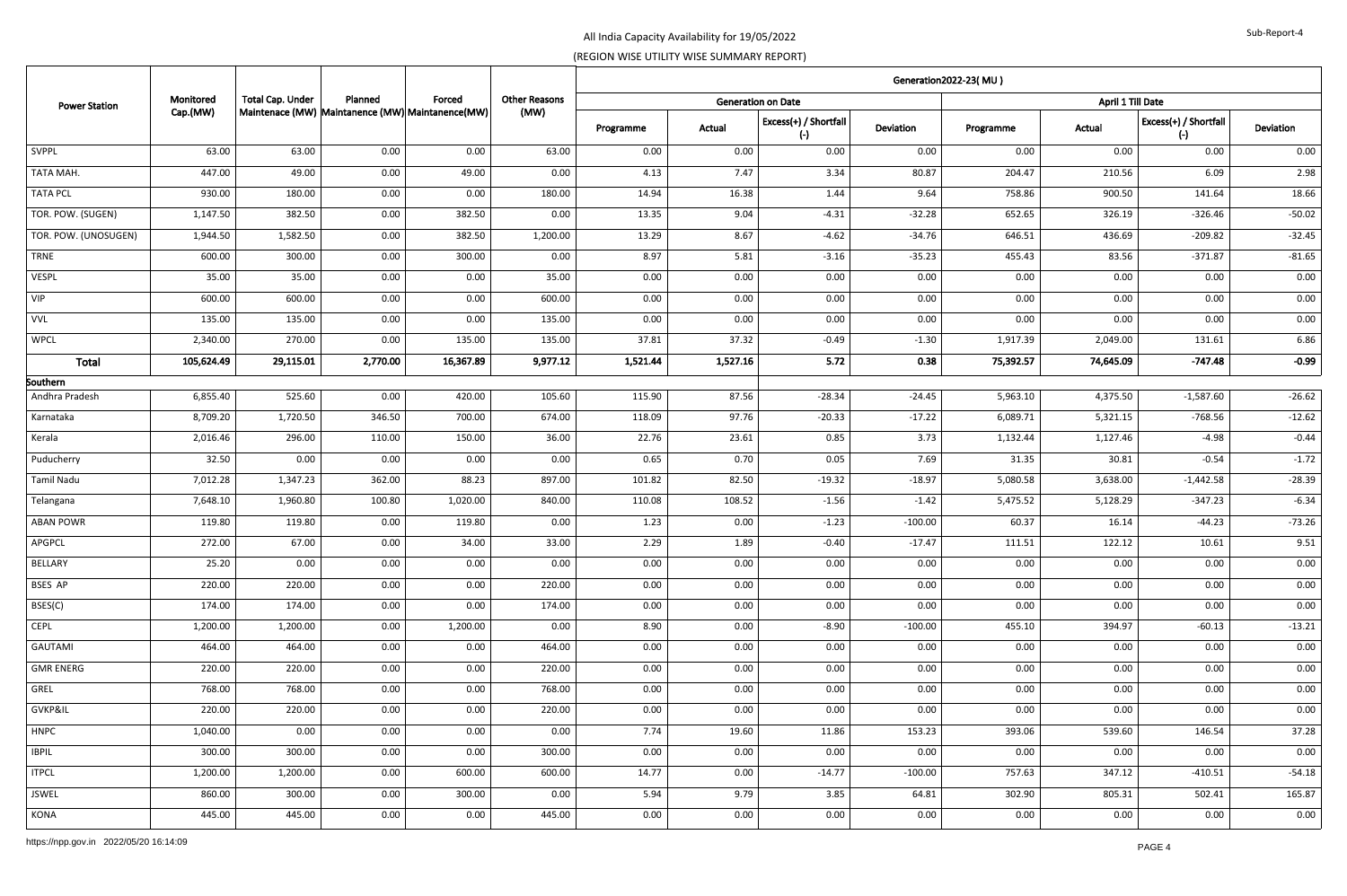| <b>Power Station</b>                 | Monitored<br>Cap.(MW) |                         | Planned<br>Maintenace (MW) Maintanence (MW) Maintanence (MW) |              |                      | Generation2022-23(MU) |              |                                |               |               |                   |                                |                  |  |  |
|--------------------------------------|-----------------------|-------------------------|--------------------------------------------------------------|--------------|----------------------|-----------------------|--------------|--------------------------------|---------------|---------------|-------------------|--------------------------------|------------------|--|--|
|                                      |                       | <b>Total Cap. Under</b> |                                                              | Forced       | <b>Other Reasons</b> |                       |              | <b>Generation on Date</b>      |               |               | April 1 Till Date |                                |                  |  |  |
|                                      |                       |                         |                                                              |              | (MW)                 | Programme             | Actual       | Excess(+) / Shortfall<br>$(-)$ | Deviation     | Programme     | Actual            | Excess(+) / Shortfall<br>$(-)$ | <b>Deviation</b> |  |  |
| KONDAPALI                            | 1,476.14              | 1,476.14                | 0.00                                                         | 128.21       | 1,347.94             | 1.84                  | 0.00         | $-1.84$                        | $-100.00$     | 89.96         | 0.00              | $-89.96$                       | $-100.00$        |  |  |
| LVS POWER                            | 36.80                 | 0.00                    | 0.00                                                         | 0.00         | 0.00                 | 0.00                  | 0.00         | 0.00                           | 0.00          | 0.00          | 0.00              | 0.00                           | 0.00             |  |  |
| <b>MADURAI P</b>                     | 106.00                | 0.00                    | 0.00                                                         | 0.00         | 0.00                 | 0.00                  | 0.00         | 0.00                           | 0.00          | 0.00          | 0.00              | 0.00                           | 0.00             |  |  |
| MEL                                  | 300.00                | 300.00                  | 0.00                                                         | 300.00       | 0.00                 | 0.64                  | 0.00         | $-0.64$                        | $-100.00$     | 33.16         | 0.00              | $-33.16$                       | $-100.00$        |  |  |
| <b>NLC</b>                           | 3,390.00              | 250.00                  | 0.00                                                         | 250.00       | 0.00                 | 52.79                 | 72.21        | 19.42                          | 36.79         | 2,557.75      | 3,325.25          | 767.50                         | 30.01            |  |  |
| <b>NPCIL</b>                         | 3,320.00              | 1,220.00                | 1,000.00                                                     | 220.00       | 0.00                 | 41.91                 | 49.49        | 7.58                           | 18.09         | 2,052.29      | 2,445.95          | 393.66                         | 19.18            |  |  |
| <b>NTECL</b>                         | 1,500.00              | 500.00                  | 0.00                                                         | 500.00       | 0.00                 | 24.65                 | 28.40        | 3.75                           | 15.21         | 1,251.35      | 1,533.39          | 282.04                         | 22.54            |  |  |
| NTPC Ltd.                            | 7,359.58              | 559.58                  | 200.00                                                       | 359.58       | 0.00                 | 77.77                 | 135.38       | 57.61                          | 74.08         | 4,238.63      | 6,486.18          | 2,247.55                       | 53.03            |  |  |
| <b>NTPL</b>                          | 1,000.00              | 0.00                    | 0.00                                                         | 0.00         | 0.00                 | 19.36                 | 23.38        | 4.02                           | 20.76         | 984.84        | 672.83            | $-312.01$                      | $-31.68$         |  |  |
| PENNA                                | 52.80                 | 52.80                   | 52.80                                                        | 0.00         | 0.00                 | 0.00                  | 0.00         | 0.00                           | 0.00          | 0.00          | 0.00              | 0.00                           | 0.00             |  |  |
| PPNPGCL                              | 330.50                | 330.50                  | 0.00                                                         | 0.00         | 330.50               | 0.13                  | 0.00         | $-0.13$                        | $-100.00$     | 6.47          | 69.09             | 62.62                          | 967.85           |  |  |
| SAMALPATI                            | 105.70                | 0.00                    | 0.00                                                         | 0.00         | 0.00                 | 0.00                  | 0.00         | 0.00                           | 0.00          | 0.00          | 0.00              | 0.00                           | $0.00\,$         |  |  |
| SEIL                                 | 2,640.00              | 0.00                    | 0.00                                                         | 0.00         | 0.00                 | 51.57                 | 56.54        | 4.97                           | 9.64          | 2,586.83      | 2,646.32          | 59.49                          | 2.30             |  |  |
| SEPCPPL                              | 525.00                | 525.00                  | 0.00                                                         | 525.00       | 0.00                 | 5.61                  | 0.00         | $-5.61$                        | $-100.00$     | 271.59        | 146.20            | $-125.39$                      | $-46.17$         |  |  |
| SEPL                                 | 600.00                | 600.00                  | 0.00                                                         | 600.00       | 0.00                 | 0.00                  | 0.00         | 0.00                           | 0.00          | 0.00          | 0.00              | 0.00                           | 0.00             |  |  |
| SPGL                                 | 208.00                | 208.00                  | 0.00                                                         | 0.00         | 208.00               | 1.20                  | 0.00         | $-1.20$                        | $-100.00$     | 58.80         | 0.00              | $-58.80$                       | $-100.00$        |  |  |
| ST-CMSECP                            | 250.00                | 0.00                    | 0.00                                                         | 0.00         | 0.00                 | 4.03                  | 4.92         | 0.89                           | 22.08         | 197.57        | 262.62            | 65.05                          | 32.93            |  |  |
| <b>UPCL</b>                          | 1,200.00              | 1,200.00                | 0.00                                                         | 1,200.00     | 0.00                 | 11.45                 | 0.00         | $-11.45$                       | $-100.00$     | 588.55        | 431.54            | $-157.01$                      | $-26.68$         |  |  |
| VEMAGIRI                             | 370.00                | 370.00                  | 0.00                                                         | 0.00         | 370.00               | 0.00                  | 0.00         | 0.00                           | 0.00          | 0.00          | 0.00              | 0.00                           | 0.00             |  |  |
| <b>Total</b>                         | 64,572.47             | 19,139.95               | 2,172.10                                                     | 8,714.82     | 8,253.04             | 803.12                | 802.25       | $-0.87$                        | $-0.11$       | 40,771.06     | 39,865.84         | $-905.22$                      | $-2.22$          |  |  |
| Eastern<br>Andaman & Nicobar Islands | 40.05                 | 0.00                    | 0.00                                                         | 0.00         | 0.00                 | 0.42                  | 0.36         | $-0.06$                        | $-14.29$      | 19.98         | 17.64             | $-2.34$                        | $-11.71$         |  |  |
| Jharkhand                            | 550.00                | 0.00                    | 0.00                                                         | 0.00         | 0.00                 | 6.61                  | 7.13         | 0.52                           | 7.87          | 343.59        | 370.52            | 26.93                          | 7.84             |  |  |
| Odisha                               | 3,894.55              | 291.30                  | 267.30                                                       | 24.00        | 0.00                 | 43.26                 | 48.51        | 5.25                           | 12.14         | 1,897.94      | 1,980.39          | 82.45                          | 4.34             |  |  |
| Sikkim                               | 1,200.00              | 0.00                    | 0.00                                                         | 0.00         | 0.00                 | 11.90                 | 20.41        | 8.51                           | 71.51         | 534.10        | 727.36            | 193.26                         | 36.18            |  |  |
| West Bengal                          | 5,876.00              | 1,117.00                | 518.00                                                       | 590.00       | 9.00                 | 88.29                 | 90.26        | 1.97                           | 2.23          | 4,424.32      | 4,544.27          | 119.95                         | 2.71             |  |  |
| ADHUNIK                              | 540.00                | 0.00                    | 0.00                                                         | 0.00         | 0.00                 | 10.67                 | 12.91        | 2.24                           | 20.99         | 422.73        | 547.38            | 124.65                         | 29.49            |  |  |
| <b>BRBCL</b>                         | 1,000.00              | 250.00                  | 0.00                                                         | 250.00       | 0.00                 | 16.48                 | 17.76        | 1.28                           | 7.77          | 839.12        | 1,004.90          | 165.78                         | 19.76            |  |  |
| CESC                                 | 1,125.00              | 240.00                  | 0.00                                                         | 240.00       | 0.00                 | 17.09                 | 20.36        | 3.27                           | 19.13         | 828.71        | 968.96            | 140.25                         | 16.92            |  |  |
|                                      |                       |                         |                                                              |              |                      |                       |              |                                |               |               |                   |                                |                  |  |  |
| CPL<br>DEPL                          | 0.00<br>96.00         | 0.00<br>0.00            | 0.00<br>0.00                                                 | 0.00<br>0.00 | 0.00<br>0.00         | 0.00<br>0.74          | 0.00<br>1.01 | 0.00<br>0.27                   | 0.00<br>36.49 | 0.00<br>28.06 | 0.00<br>36.86     | 0.00<br>8.80                   | 0.00             |  |  |
|                                      | 12.00                 | 0.00                    | 0.00                                                         |              |                      |                       |              |                                |               |               |                   |                                | 31.36            |  |  |
| <b>DPSCLTD</b>                       |                       |                         |                                                              | 0.00         | 0.00                 |                       | 0.00         |                                |               | 0.00          | 0.00              | 0.00                           | 0.00             |  |  |
| <b>DVC</b>                           | 6,893.20              | 1,963.20                | 0.00                                                         | 1,943.20     | 20.00                | 115.47                | 106.83       | $-8.64$                        | $-7.48$       | 5,905.93      | 6,308.77          | 402.84                         | 6.82             |  |  |